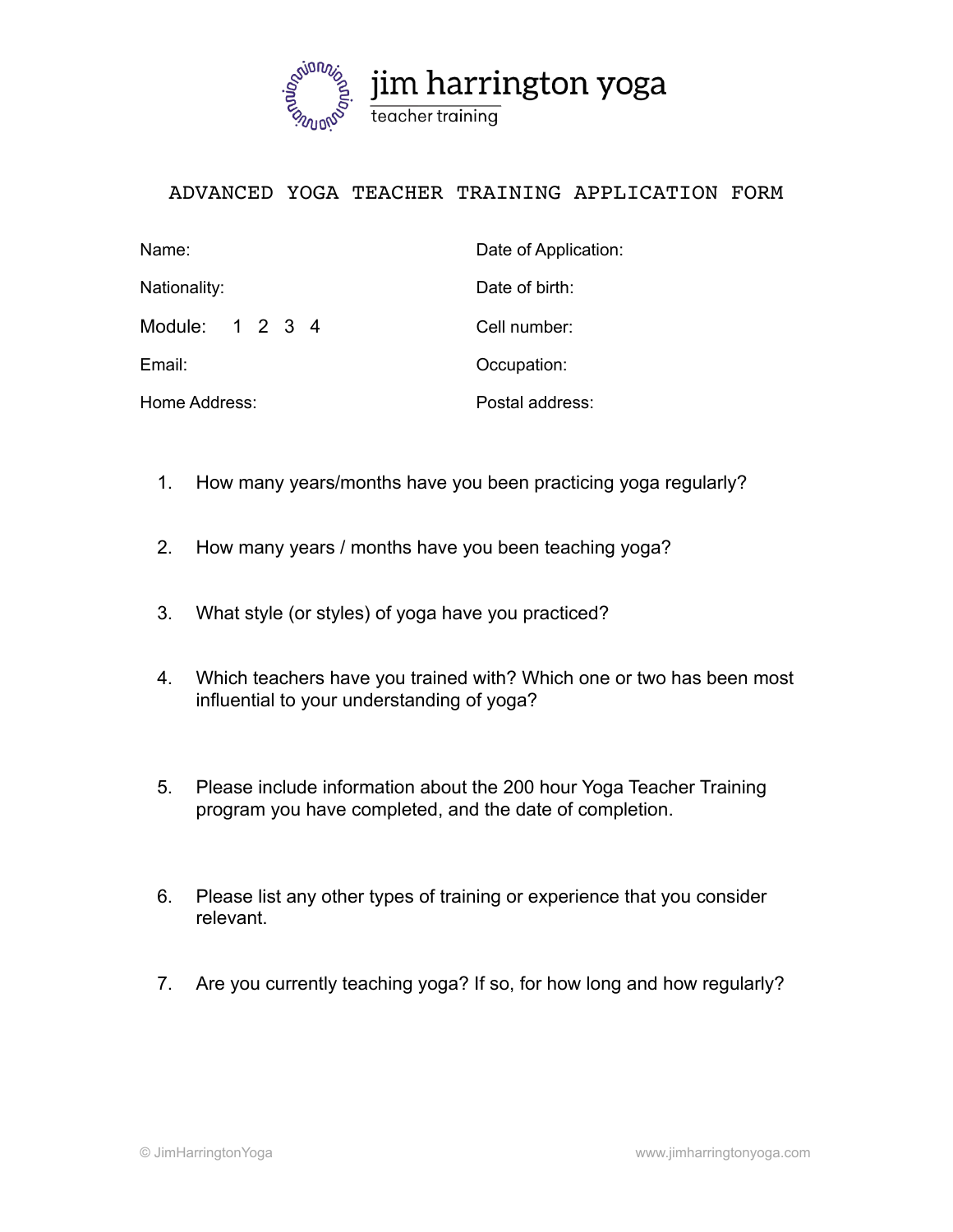

- 8. Do you currently have any physical injury or medical conditions that we should know about?
- 9. Please note any major illnesses, surgeries or any other physical conditions that you have had.
- 10. Please list any physical injuries that you currently have effect the way that you do yoga.
- 11. What sports, exercise or hobbies do you practice in addition to yoga?
- 12. Please tell me about your mental and emotional wellness. Have you in the past or do you currently suffer from addiction, depression, an eating disorder? Please give details.
- 13. Please give us a little more information about your asana practice.

On average, my daily practice is ... A - Mysore style with a teacher,

- B Quiet self practice at home,
- C A class at a yoga studio
- D Other. (Please give details)
- 14. Do you practice meditation?
- 15. Do you practice Pranayama?